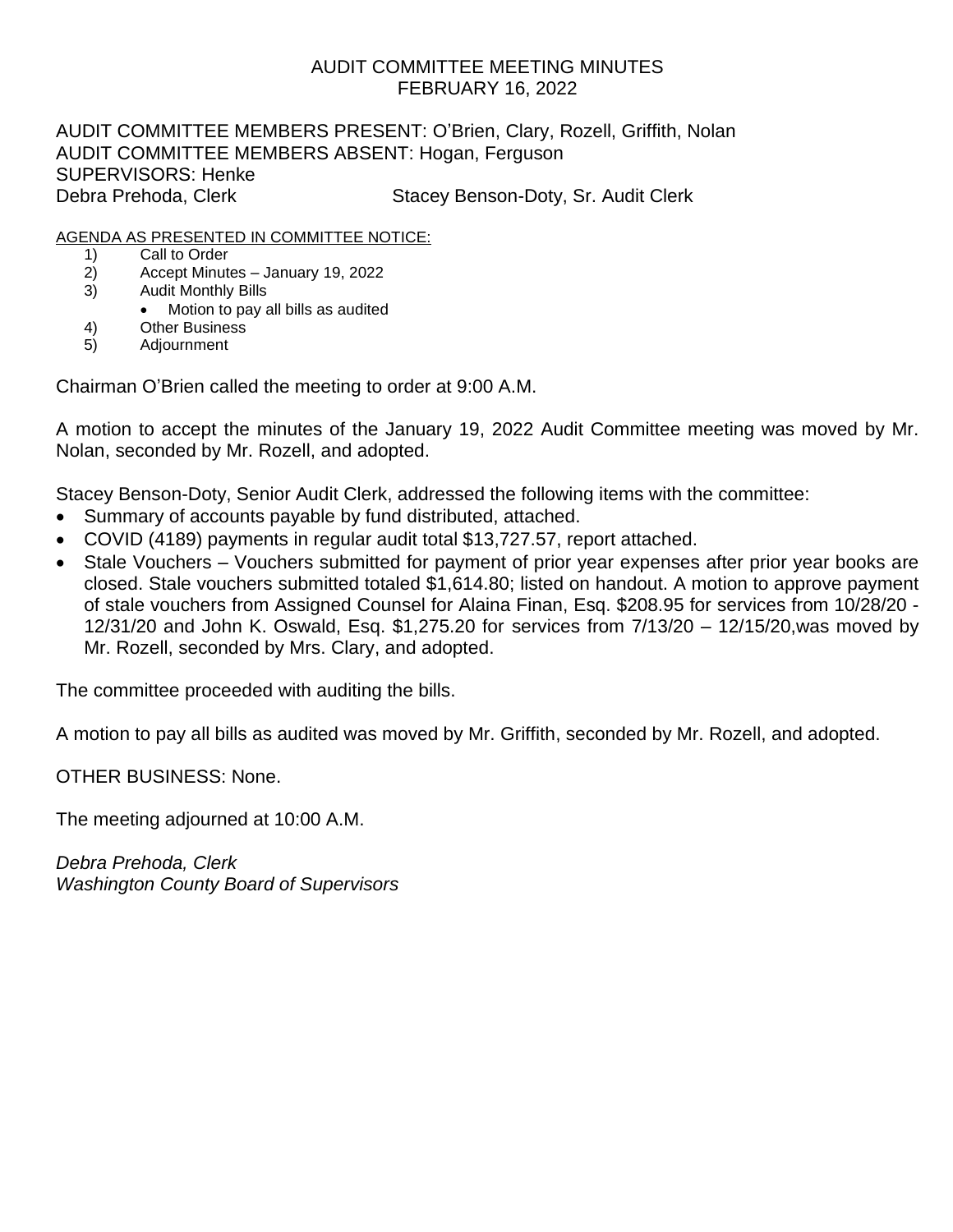### **SUMMARY OF ACCOUNTS PAYABLE BY FUND**

| <b>FUND</b>                  | <b>AMOUNT</b>        | <b>No. Vouchers</b> | <b>DATE</b>        |  |  |  |
|------------------------------|----------------------|---------------------|--------------------|--|--|--|
| <b>GENERAL</b>               | \$940,508.34         | 691                 | 2/16/22<br>2/16/22 |  |  |  |
| <b>CAR POOL</b>              | \$18,811.50          | 22                  |                    |  |  |  |
| <b>COUNTY ROAD</b>           | \$249,216.80         | 26                  | 2/16/22            |  |  |  |
| <b>COUNTY ROAD MACHINERY</b> | \$129,330.73         | 64                  | 2/16/22            |  |  |  |
| <b>SEWER DIST NO 1</b>       | \$10,384.00          | $\mathbf{z}$        | 2/16/22            |  |  |  |
| <b>SEWER DIST NO 2</b>       | \$139,154.87         | 51                  | 2/16/22            |  |  |  |
| <b>Capital Construction</b>  | \$45,054.56          | 8                   | 2/16/22            |  |  |  |
| <b>Workers Compensation</b>  | \$15,348.50          | $\mathbf{I}$        | 2/16/22            |  |  |  |
| Health/Dental(MS)            | \$0                  | 0                   | 2/16/22            |  |  |  |
| <b>TOTAL ALL FUNDS</b>       | \$1,547,809.30       | 865                 |                    |  |  |  |
|                              | SPECIAL AUDIT 2/1/22 |                     |                    |  |  |  |
| <b>GENERAL</b>               | \$48,259.92          | 50                  | 2/1/22             |  |  |  |
| <b>CAR POOL</b><br>$\sim$    | \$605.16             | 1                   | 2/1/22             |  |  |  |
| <b>COUNTY ROAD</b>           | \$179.25             | 6                   | 2/1/22             |  |  |  |

#### Submitted To Audit Committee For Approval : Meeting Date 2/16/22

PRELIMINARY TOTAL AMOUNT PAID OUT OF AUDIT WITH APPROVAL OF COUNTY AUDITOR

8

 $\overline{\mathbf{1}}$ 

 $\overline{15}$ 

ŖI

 $2/1/22$ 

 $2/1/22$ 

 $2/1/22$ 

\$3,842.76

 $$49,08$ 

\$11,281.92

564,218.09

|                                                    | <b>AMOUNT</b>  | <b>DATE</b>     |  |  |  |
|----------------------------------------------------|----------------|-----------------|--|--|--|
|                                                    | $74275943*$    | 1/19/22-2/15/22 |  |  |  |
| <b>Grand Total Presented to Audit</b><br>Committee | \$3,354,796.92 |                 |  |  |  |

**TOTAL NUMBER OF VOUCHERS BEFORE COMMITTEE =946** 

\*as submitted by Treasurer's Office

**COUNTY ROAD MACHINERY** 

**SEWER NO 1** 

**SEWER NO 2** 

**TOTAL**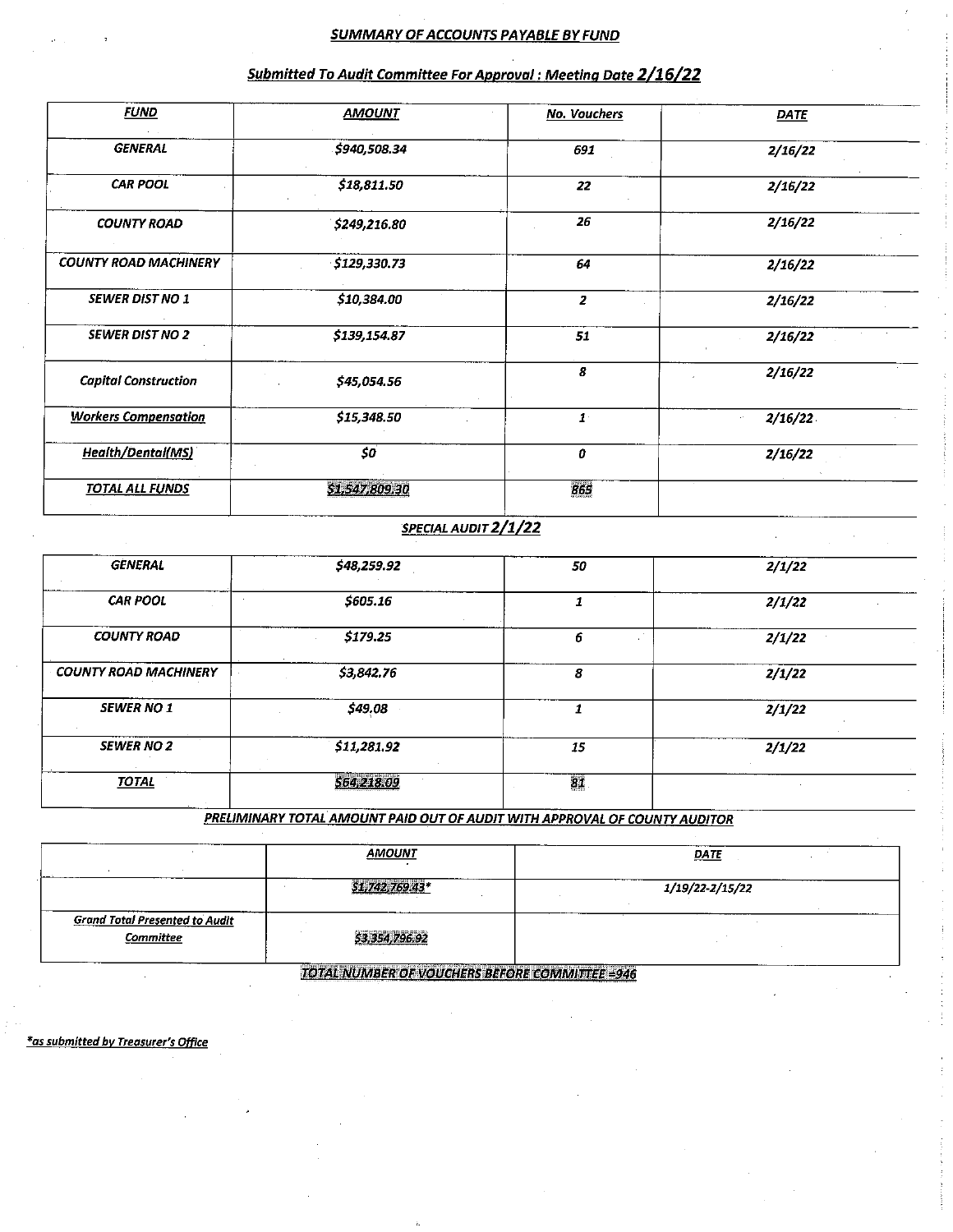#### STALE VOUCHERS PRESENTED FOR APPROVAL IN CURRENT AUDIT

| <b>DEPARTMENT</b> | <b>VENDOR</b>      | <b>AMOUNT</b> | <b>DATE OF SERVICE</b> |  |  |
|-------------------|--------------------|---------------|------------------------|--|--|
| 1171              | Alaina Finan, Esq  | 208.95        | 10/28/20-12/31/20      |  |  |
|                   | John K Oswald, Esg | 1275.20       | 7/13/20-12/15/20       |  |  |
|                   |                    |               |                        |  |  |
| total<br>100      |                    | \$1,614.80    |                        |  |  |

**NOTES:** 

## 1. COVID (4189) PAYMENTS TOTALED \$13,727.57 IN THE REGULAR AUDIT. REPORT ATTACHED.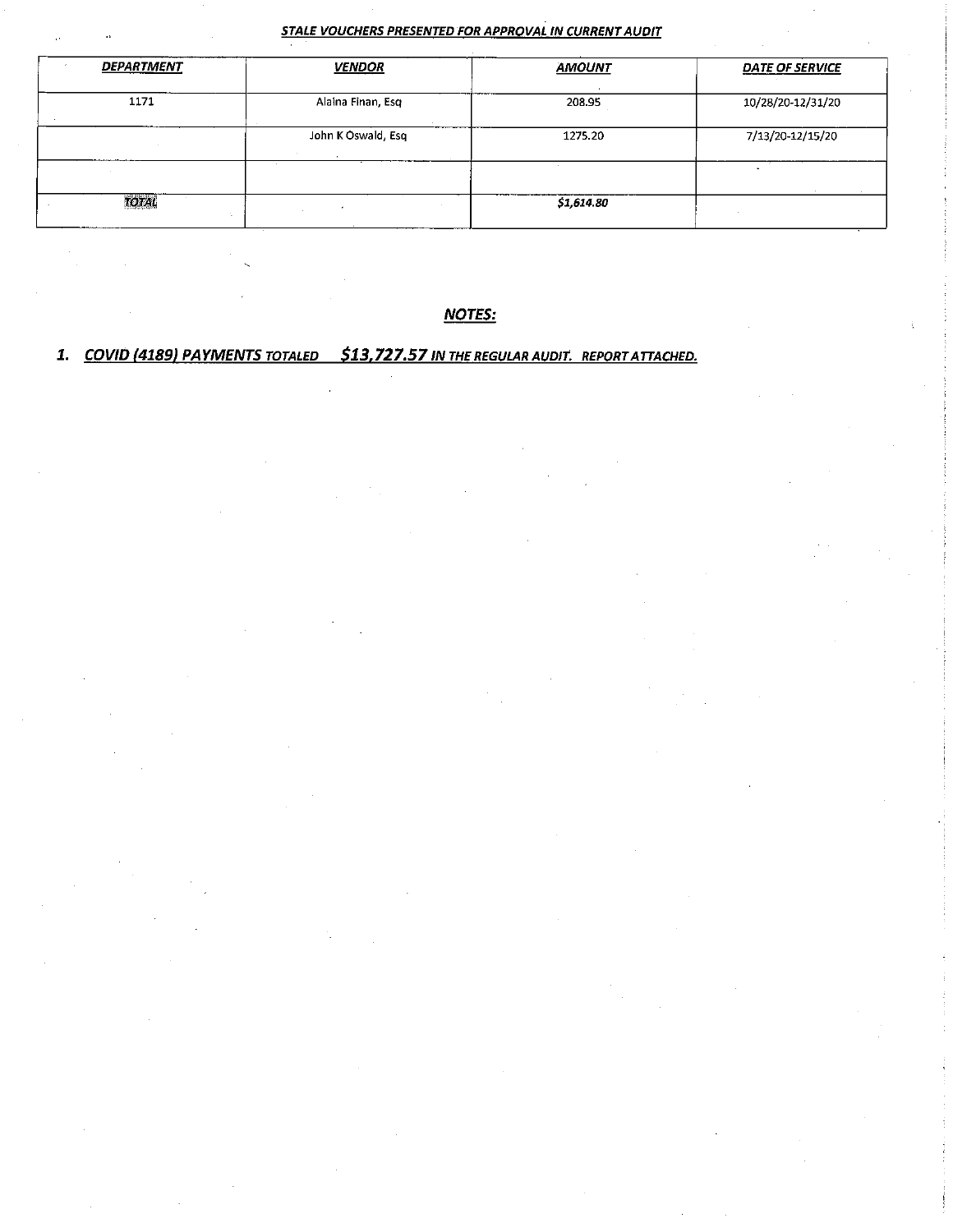| <b>WASHINGTON COUNTY</b> |                                                                                                                                                        |             |                                                    |                       |            |                 |               |              | <b>Accounts Payable Invoice Report</b><br>Invoice Date Range 02/01/22 - 02/28/22<br>Report By Bank - Vendor - Invoice<br><b>Summary Listing</b> |
|--------------------------|--------------------------------------------------------------------------------------------------------------------------------------------------------|-------------|----------------------------------------------------|-----------------------|------------|-----------------|---------------|--------------|-------------------------------------------------------------------------------------------------------------------------------------------------|
| Invoice Number           | Invoice Description                                                                                                                                    | Status      | <b>Held Reason</b>                                 | Invoice Date Due Date |            | G/L Date        | Received Date | Payment Date | Invoice Net Amount                                                                                                                              |
| Bank A1 - General Fund   |                                                                                                                                                        |             |                                                    |                       |            |                 |               |              |                                                                                                                                                 |
|                          | Vendor 1294 - FORT EDWARD UNION FREE SCHOOL                                                                                                            |             |                                                    |                       |            |                 |               |              |                                                                                                                                                 |
| 2022-00001647            | Sub-Department 4189 Other Public Health<br><b>REIMBURSEMENT - COVID</b><br>TESTING SUPPLS/PERSONNEL<br>9/30/21-11/30/21                                | Edit        |                                                    | 02/11/2022            | 02/18/2022 | 12/31/2021      |               |              | 3,465.00                                                                                                                                        |
|                          |                                                                                                                                                        |             | Sub-Department 4189 Other Public Health Totals     |                       |            | Invoices        |               | $\mathbf{1}$ | 0                                                                                                                                               |
|                          |                                                                                                                                                        |             | Vendor 1294 - FORT EDWARD UNION FREE SCHOOL Totals |                       |            | Invoices        |               | $\mathbf{1}$ | \$3,465.00                                                                                                                                      |
|                          | Vendor 522 - GREENWICH CENTRAL SCHOOL                                                                                                                  |             |                                                    |                       |            |                 |               |              |                                                                                                                                                 |
| 2022-00001650            | Sub-Department 4189 Other Public Health<br><b>REIMBURSEMENT - COVID</b><br>TESTING SUPPLS/PERSONNEL<br>11/14-12/22/21                                  | <b>Edit</b> |                                                    | 02/11/2022            | 02/18/2022 | 12/31/2021      |               |              | 1,498.14                                                                                                                                        |
|                          |                                                                                                                                                        |             | Sub-Department 4189 Other Public Health Totals     |                       |            | Invoices        |               | $\mathbf{1}$ | 0                                                                                                                                               |
|                          |                                                                                                                                                        |             | Vendor 522 - GREENWICH CENTRAL SCHOOL Totals       |                       |            | Invoices        |               | 1            | \$1,498.14                                                                                                                                      |
|                          | Vendor 559 - Hartford Central School                                                                                                                   |             |                                                    |                       |            |                 |               |              |                                                                                                                                                 |
| 2022-00001700            | Sub-Department 4189 Other Public Health<br>REIMBURSEMENT FOR COVID-19 Edit<br>TESTING - POSTAGE 1/5/22-<br>1/14/22                                     |             |                                                    | 02/11/2022            | 02/18/2022 | 02/11/2022      |               |              | 162.00                                                                                                                                          |
|                          |                                                                                                                                                        |             | Sub-Department 4189 Other Public Health Totals     |                       |            | Invoices        |               | 1            | 0                                                                                                                                               |
|                          |                                                                                                                                                        |             | Vendor 559 - Hartford Central School Totals        |                       |            | Invoices        |               | $\mathbf{1}$ | \$162.00                                                                                                                                        |
| 2022-00001648            | Vendor 639 - HUDSON FALLS CENTRAL SCHOOL<br>Sub-Department 4189 Other Public Health<br><b>REIMBURSEMENT - COVID</b><br><b>TESTING SUPPLS/PERSONNEL</b> | Edit        |                                                    | 02/11/2022            | 02/18/2022 | 12/31/2021      |               |              | 7,695.54                                                                                                                                        |
|                          | 9/1/21-12/14/21                                                                                                                                        |             | Sub-Department 4189 Other Public Health Totals     |                       |            | Invoices        |               | 1            | 0                                                                                                                                               |
|                          |                                                                                                                                                        |             | Vendor 639 - HUDSON FALLS CENTRAL SCHOOL Totals    |                       |            | Invoices        |               | 1            | \$7,695.54                                                                                                                                      |
|                          | Vendor 4686 - LANGUAGE LINE SERVICES                                                                                                                   |             |                                                    |                       |            |                 |               |              |                                                                                                                                                 |
| 2022-00001652            | Sub-Department 4189 Other Public Health<br>INV#10431237 TELEPHONE<br>INTERPRETATION 12/31/21 -<br>Covid                                                | Edit        |                                                    | 02/11/2022            | 02/18/2022 | 12/31/2021      |               |              | 72.89                                                                                                                                           |
|                          |                                                                                                                                                        |             | Sub-Department 4189 Other Public Health Totals     |                       |            | Invoices        |               | 1            | 0                                                                                                                                               |
|                          |                                                                                                                                                        |             | Vendor 4686 - LANGUAGE LINE SERVICES Totals        |                       |            | <b>Invoices</b> |               | 1            | \$72.89                                                                                                                                         |
| 2022-00001655            | Vendor 12260 - WM Corporate Services, Inc.<br>Sub-Department 4189 Other Public Health<br>INN#0088899-2819-1 MEDICAL<br>WASTE CONTAINERS 11/9/21        | Edit        |                                                    | 02/11/2022            | 02/18/2022 | 12/31/2021      |               |              | 417.00                                                                                                                                          |

and make the state of the state of the state